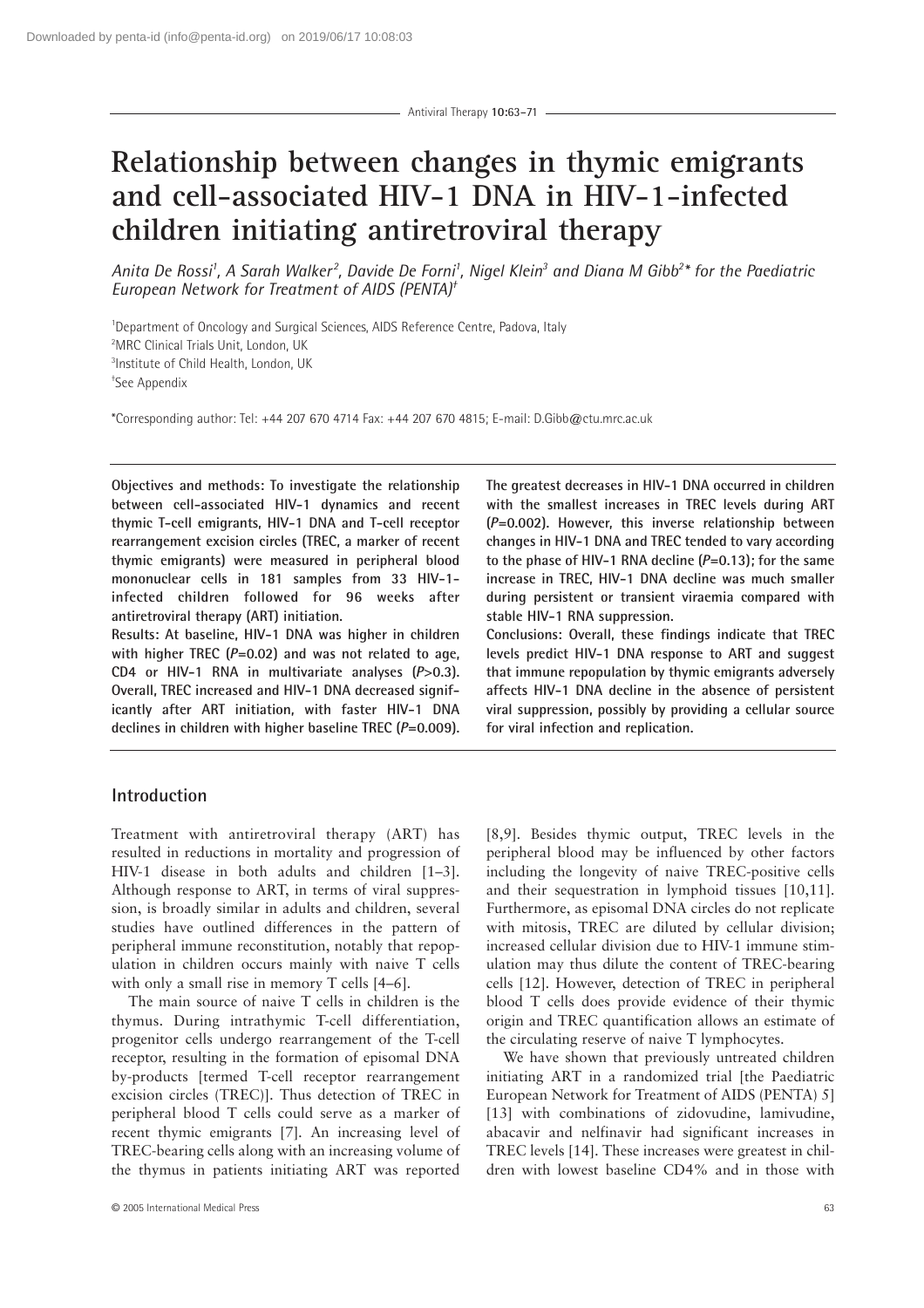#### A De Rossi *et al*.

greatest increases in CD4% following ART. There was also a trend towards greater TREC increases in children with the lowest baseline TREC levels. Moreover, TREC increases were strongly associated with increases in naive CD4 CD45RA cells, but not memory CD4 CD45RO cells. Furthermore, we also showed that children with HIV-1 RNA <50 copies/ml of plasma had smaller increases in TREC than those without viral suppression, even after adjusting for changes in CD4% [14].

It is well established that despite strong inhibition of viral replication in patients on ART, HIV-1 may persist in peripheral blood cells and lymphoid tissues. Importantly, whilst HIV-1 DNA decline is dramatic, particularly in the first month after ART initiation during which period plasma HIV-1 RNA suppression is also substantial, children with the greatest declines in HIV-1 RNA are not more likely to have the greatest declines in HIV-1 DNA [15]. This finding may be explained by persisting HIV-1 DNA both within cells from the memory compartment, which can have very long half-lives, and within newly infected cells. Therefore it is clear that true HIV-1 suppression within the human host depends on a dynamic relationship that exists between HIV-1 replication within infected cells and infection of hitherto uninfected lymphocytes.

Since thymic emigrants are an important source of peripheral immune repopulation in children, we consider here the dynamics of cell-associated HIV-1 DNA and thymic emigrants in HIV-1-infected children after initiation of ART.

## **Materials and methods**

## Subjects and samples

As reported elsewhere [14,15], in 33 of the 128 previously untreated children in the PENTA 5 trial [13] (18 in Italy, 15 in the UK), sequential cellular samples were available for quantification of TREC and cell-associated DNA in peripheral blood mononuclear cells (PBMCs) at baseline and then at scheduled visits 4 (*n*=24), 12 (*n*=33), 24 (*n*=34), 48 (*n*=38) and 96 (*n*=19) weeks after ART initiation (181 samples in total). Six children had two samples at different time points corresponding to the same scheduled visit week. Missing 96-week samples were primarily due to the trial ending when the last child reached 48 weeks of follow-up. Cell-associated DNA and TREC levels were quantified by real-time quantitative PCR assay as previously described [14–16]. HIV-1 RNA and CD4 cell subsets were measured at ART initiation, at 2, 4, 8, 16, 20 and 24 weeks and then every 8 weeks subsequently. The protocol for the PENTA 5 trial (and for samples to be taken for immunological testing) was approved by the ethics committee for each participating centre. All primary caregivers gave written consent to participate and additional written consent was obtained from children, where appropriate, according to their age and knowledge of HIV-1 status.

## Statistical methods

Results were expressed as copies per  $10^6$  PBMC (2×10<sup>6</sup>) β-actin copies), having previously demonstrated good calibration between changes in TREC from baseline (initiation of ART) in PBMCs compared with separated CD4 cells in a subset of samples from these children [14]. In addition, as children in PENTA 5 experienced substantial CD4 increases [13], both HIV-1 DNA and TREC were also transformed to measurements per ml of blood according to the total number of lymphocytes per ml. Normal linear regression models were used to determine the multivariate relationship between  $log_{10}$  HIV-1 DNA,  $log_{10}$ TREC, CD4 [percentage or absolute level (square root transformed for stability)],  $log_{10}$  HIV-1 RNA and age at baseline. Longitudinal mixed normal models [17] were then used to assess the effects of baseline levels and subsequent changes in these variables on absolute  $log<sub>10</sub>$  HIV-1 DNA after initiation of ART, in order to avoid problems of regression to the mean due to errors in the measurement of the baseline value [18]. These methods adjust for the fact that the same children were observed repeatedly. A change in underlying HIV-1 DNA slope was allowed at 4 weeks to capture the biphasic decline previously reported [15], with random effects allowing both the baseline HIV-1 DNA and initial decline to vary across children. Of the HIV-1 DNA values, 25% were below the level of detectability (10 copies/106 PBMC) and these were replaced with half the cut-off value [19]. Lack of sensitivity to this approximation was confirmed for main results using maximum likelihood methods [20].

Firstly TREC, CD4, CD8, HIV-1 RNA, age and disease stage (AIDS/not AIDS) at ART initiation (baseline) were investigated as predictors of changes in  $log<sub>10</sub>$  HIV-1 DNA in these mixed models using backwards elimination. Any additional effect of changes in these variables after ART were then explored. In addition to predefined HIV-1 RNA categorization below 50 copies/ml, we also considered the phase of HIV-1 RNA decline. Specifically, each plasma HIV-1 RNA measurement for each child was categorized as belonging to i) the initial decline in HIV-1 RNA to its lowest level ('initial decline'); ii) after this initial response, to time periods with stable HIV-1 RNA <50 copies/ml, requiring both two previous HIV-1 RNA measurements to be <50 copies/ml ('stable response'); iii) time periods with HIV-1 RNA ≥50 copies/ml with at least one of the two previous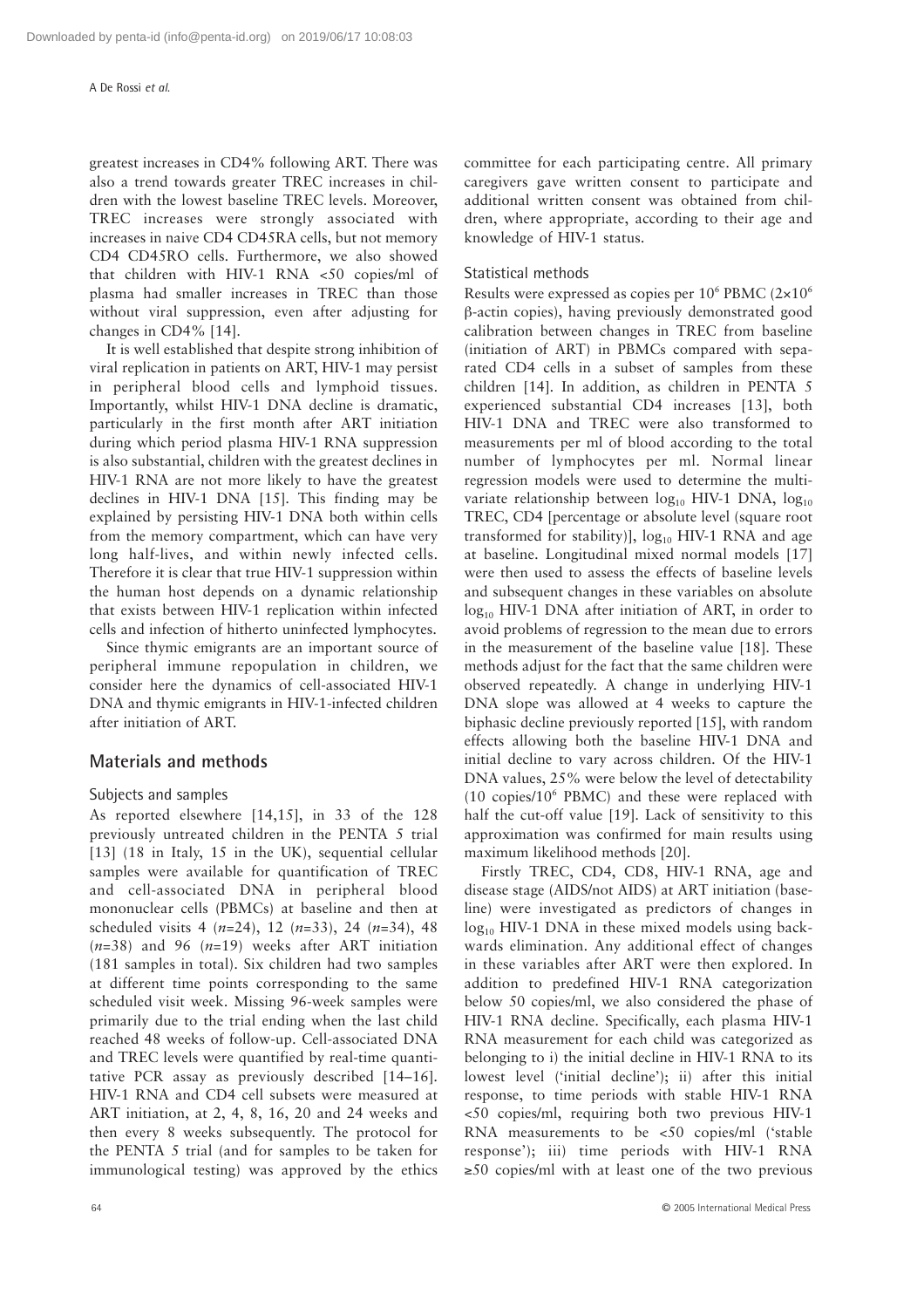HIV-1 RNA being <50 copies/ml ('transient viraemia') (subsequent time points <50 copies/ml included as transient viraemia until satisfying 'stable' criteria); or iv) any other time period with HIV-1 RNA ≥50 copies/ml ('non-response'). Thus each HIV-1 RNA measurement from each child could be categorized as being during periods of initial decline, stable response, transient viraemia or non-response in terms of the overall pattern of HIV-1 RNA decline, and each child can contribute data from two or more phases of HIV-1 RNA decline as all children experience an initial decline in HIV-1 RNA.

# **Results**

## Population

As previously described [14], the median age of the 33 ART-naive children was 7.1 years at baseline (Table 1) and the mean plasma HIV-1 RNA was  $5.01 \log_{10}$ copies/ml (SD=0.76). Children received dual nucleoside backbones containing zidovudine, lamivudine and abacavir, with (*n*=26) or without (*n*=7) nelfinavir. None of the seven children on double NRTI only changed from dual NRTI therapy and all but one suppressed HIV-1 RNA below 400 copies/ml. At 48 weeks after ART initiation and at the latest HIV-1 DNA/TREC measurement, 13 (39%) and 12 (36%) children had HIV-1 RNA <50 copies/ml, respectively (Table 1); however, only six children consistently maintained HIV-1 RNA <50 copies/ml after initial HIV-1 RNA decline.

# In ART-naive children, HIV-1 DNA is associated with TREC

At ART initiation (baseline), median TREC level was 37 090 per 106 PBMC (range 1260–167 910) corresponding to 83 143 per ml of blood (range 252–592 483). Median HIV-1 DNA level was 440 copies per  $10^6$  PBMC (range <10–17 690) corresponding to 554 per ml of blood (range <2 to 33 485). Children with higher HIV-1 DNA at ART initiation had higher TREC levels (*P*=0.002) (Table 2). However, whilst HIV-1 DNA appeared to depend on CD4 in univariate analyses  $(P=0.02,$  Table 2), this was due to the strong relationship between CD4 and TREC; in multivariate analyses HIV-1 DNA did not depend on age, CD4 or HIV-1 RNA after adjusting for TREC (*P*>0.3). In contrast, higher TREC levels at baseline were independently associated with higher CD4, higher HIV-1 DNA, lower HIV-1 RNA and younger age (*P*<0.06; Table 2). AIDS status at baseline did not add independent information to any relationship (*P*>0.14). Relationships between CD4, HIV-1 RNA and age appeared to be mediated through TREC and did not persist once TREC values were taken into account.

|  |  | Table 1. Characteristics |
|--|--|--------------------------|
|--|--|--------------------------|

| At initiation of ART (previously untreated)                                                                                                                                                   | $n = 33$                                                                                                                       |  |  |
|-----------------------------------------------------------------------------------------------------------------------------------------------------------------------------------------------|--------------------------------------------------------------------------------------------------------------------------------|--|--|
| Girls, $n(%)$<br>Age, median [IQR] (range)<br>AIDS, $n(%)$<br>CD4 percent, median [IQR] (range)<br>CD4 absolute, median [IQR] (range)<br>HIV-1 RNA $log_{10}$ copies/ml, mean (SD)<br>(range) | 11 (33%)<br>$7.1$ [4.6-9.6] (0.3-15.5)<br>$4(12\%)$<br>17% [9-24%] (1-45)<br>408 [265-729] (2-2580)<br>$5.01$ (0.76) (3.2–6.6) |  |  |
| First ART regimen, n (%)<br>Two NRTIs*<br>Two NRTIs <sup>*</sup> + nelfinavir                                                                                                                 | $7(21\%)$<br>26 (79%)                                                                                                          |  |  |
| At 48 weeks                                                                                                                                                                                   | $n = 33$                                                                                                                       |  |  |
| Increase in CD4 percent, mean (SD)<br>Increase in CD4 absolute, mean (SD)<br>HIV-1 RNA <50 copies/ml, $n$ (%)                                                                                 | 11.0% (8.0%)<br>348 (447)<br>13 (39%)                                                                                          |  |  |
| At last HIV-1 DNA/TREC measurement                                                                                                                                                            | $n = 33$                                                                                                                       |  |  |
| Week of last measurement, median [IQR]<br>(range)                                                                                                                                             | 63 [42-93] (24-120)                                                                                                            |  |  |
| last measurement before week 36, n (%)<br>Increase in CD4 percent, mean (SD)<br>Increase in CD4 absolute, mean (SD)<br>HIV-1 RNA <50 copies/ml, $n$ (%)                                       | 1(3%)<br>12.3% (8.4%)<br>325 (326)<br>12 (36%)                                                                                 |  |  |

\*Two of zidovudine, lamivudine or abacavir [13]. ART, antiretroviral therapy; IQR, interquartile range; NRTI, nucleoside reverse transcriptase inhibitor; TREC, T-cell receptor rearrangement excision circle.

## The only baseline factors influencing HIV-1 DNA response to ART are TREC and HIV-1 DNA

HIV-1 DNA declined by an average of  $0.25 \log_{10}$  per ml at week 4, with slower subsequent decline to a total of around  $0.55 \log_{10}$  per ml at 96 weeks. In contrast, TREC levels remained at baseline levels to week 12, then increased by an average of 0.4  $log_{10}$  per ml at week 24, remaining stable thereafter. When we considered pre-ART values as predictors of subsequent declines in HIV-1 DNA, baseline TREC was the most important predictor of HIV-1 DNA response to ART: children with higher TREC at baseline had faster initial declines in HIV-1 DNA to week 4 (on average 0.08 faster decline in  $log_{10}$  HIV-1 DNA per ml per week for each log<sub>10</sub> higher baseline TREC per ml, 95% CI 0.02–0.15, *P*=0.009). There was also a trend towards children with higher baseline cell-associated HIV-1 DNA having faster initial HIV-1 DNA decline (*P*=0.10). After adjusting for baseline TREC, none of the other baseline factors (age, CD4, HIV-1 RNA and disease stage) were associated with decreases in HIV-1 DNA per ml after initiation of ART, either during the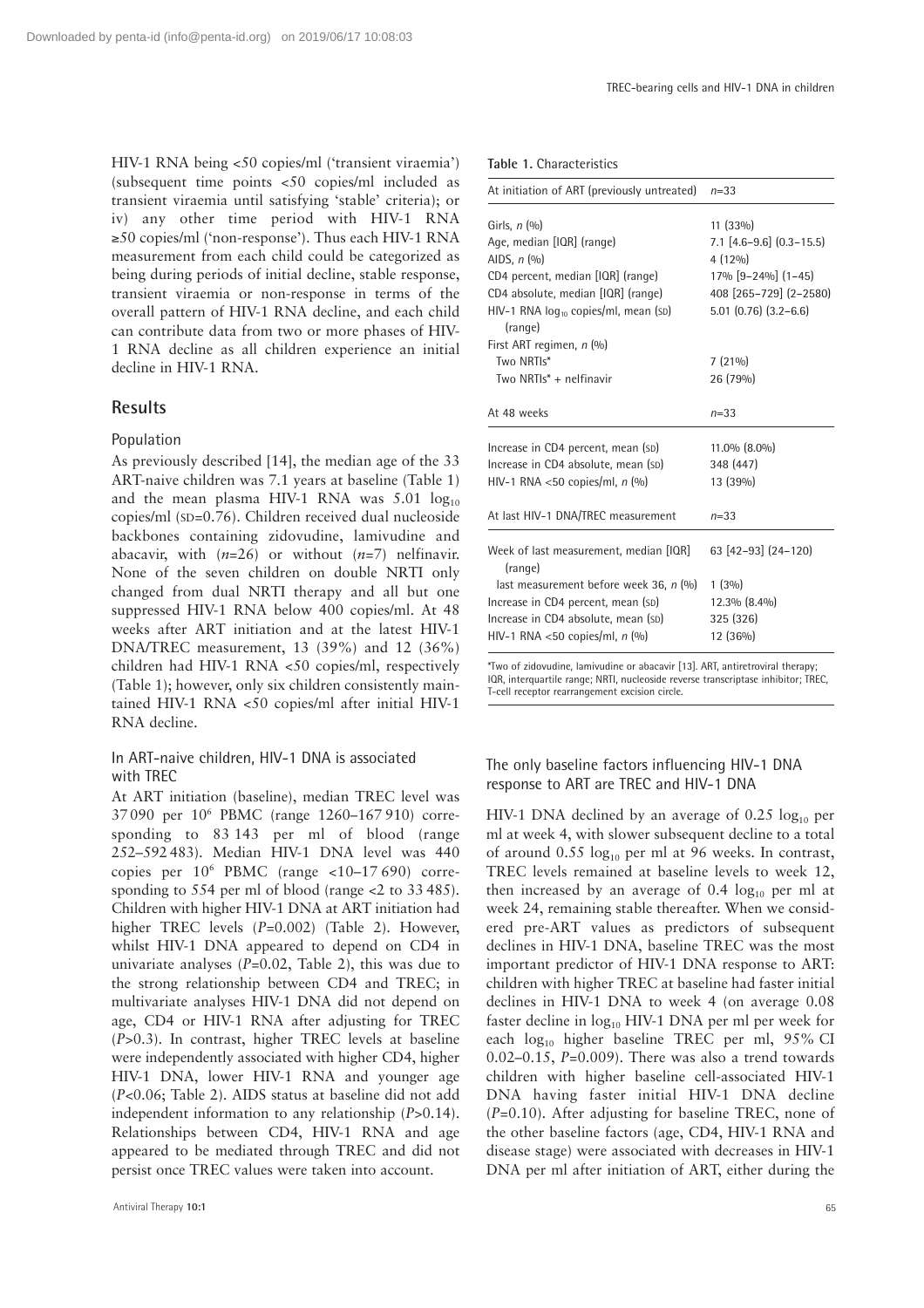A De Rossi *et al*.

| Table 2. Relationship between TREC, HIV-1 DNA, HIV-1 RNA, CD4 cell count and age at initiation of antiretroviral therapy |  |
|--------------------------------------------------------------------------------------------------------------------------|--|
|--------------------------------------------------------------------------------------------------------------------------|--|

|                                                               |         | Univariate model |                | Multivariate model* |                    |         |
|---------------------------------------------------------------|---------|------------------|----------------|---------------------|--------------------|---------|
| Baseline factor and effect of predictors                      | Change  | $(95%$ CI)       | $\overline{P}$ | Change              | $(95% \text{ Cl})$ | $P^+$   |
| HIV-1 DNA (units $log_{10}/ml$ )                              |         |                  |                |                     |                    |         |
| TREC (per 1 $log_{10}/ml$ higher)                             | $+0.82$ | (0.32, 1.32)     | 0.002          | $+0.82$             | (0.32, 1.32)       | 0.002   |
| HIV-1 RNA (per 1 $log_{10}/ml$ higher)                        | $-0.22$ | $(-0.76, 0.32)$  | 0.41           |                     |                    | 0.64    |
| Absolute CD4 (per 5 $CD4^{1/2}$ higher)                       | $+0.21$ | (0.04, 0.39)     | 0.02           |                     |                    | 0.82    |
| Age (per 2 years older)                                       | $-0.09$ | $(-0.30, 0.13)$  | 0.40           |                     |                    | 0.39    |
| TREC (units $log_{10}/I$ )                                    |         |                  |                |                     |                    |         |
| HIV-1 DNA (per 1 $log_{10}/ml$ higher)                        | $+0.33$ | (0.13, 0.52)     | 0.002          | $+0.12$             | (0.00, 0.25)       | 0.06    |
| HIV-1 RNA (per 1 $log_{10}/ml$ higher)                        | $-0.14$ | $(-0.48.0.20)$   | 0.42           | $-0.26$             | $(-0.46,-0.06)$    | 0.01    |
| Absolute CD4 (per 5 CD4 <sup>1/2</sup> higher)                | $+0.27$ | (0.20, 0.34)     | < 0.001        | $+0.19$             | (0.12, 0.27)       | < 0.001 |
| Age (per 2 years older)                                       | $-0.19$ | $(-0.31,-0.07)$  | 0.002          | $-0.13$             | $(-0.22,-0.04)$    | 0.007   |
| Absolute CD4x10 <sup>6</sup> /l (units 5 CD4 <sup>1/2</sup> ) |         |                  |                |                     |                    |         |
| TREC (per 1 $log_{10}/ml$ higher)                             | $+2.45$ | (1.82, 3.08)     | < 0.001        | $+2.45$             | (1.82, 3.08)       | < 0.001 |
| HIV-1 DNA (per 1 $log_{10}/ml$ higher)                        | $+0.76$ | (0.13, 1.39)     | 0.02           |                     |                    | 0.82    |
| HIV-1 RNA (per 1 $log_{10}/ml$ higher)                        | $-0.01$ | $(-1.04, 1.02)$  | 0.99           |                     |                    | 0.26    |
| Age (per 2 years older)                                       | $-0.53$ | $(-0.89,-0.17)$  | 0.005          |                     |                    | 0.53    |
| HIV-1 RNA (units $log_{10}/ml$ )                              |         |                  |                |                     |                    |         |
| TREC (per 1 $log_{10}/ml$ higher)                             | $-0.15$ | $(-0.54, 0.23)$  | 0.42           | $-0.56$             | $(-0.91,-0.21)$    | 0.002   |
| HIV-1 DNA (per 1 $log_{10}/ml$ higher)                        | $-0.10$ | $(-0.34, 0.14)$  | 0.41           |                     |                    | 0.91    |
| Absolute CD4 (per 5 $CD4^{\frac{1}{2}}$ higher)               | 0.00    | $(-0.13, 0.13)$  | 0.98           |                     |                    | 0.36    |
| Age (per 2 years older)                                       | $-0.18$ | $(-0.31,-0.06)$  | 0.005          | $-0.30$             | $(-0.43,-0.17)$    | < 0.001 |

\*Multivariate models constructed using backwards elimination. <sup>†</sup>P values in italics show additional effect of non-significant predictors when added into multivariate model. Results for CD4 percentage were similar to those for absolute CD4. Similar results were also obtained expressing TREC and HIV-1 DNA per 10<sup>6</sup> PBMCs. CD8 (absolute or percentage) was not an additional significant predictor for any other baseline variable. TREC, T-cell receptor rearrangement excision circles.

first 4 weeks or subsequently (all *P*>0.25, data not shown).

Changes in TREC after ART are the strongest overall predictor of HIV-1 DNA response to ART

When we also considered how changes in other measurements following ART initiation might be related to declines in HIV-1 DNA, we found that, overall, children with the greatest increases in TREC after starting ART had the smallest decreases in HIV-1 DNA (*P*=0.002; Table 3), and TREC changes were by far the strongest predictor of HIV-1 DNA response to ART. Changes from baseline and actual levels of percentage/absolute CD4 and HIV-1 RNA per ml were not associated with changes in HIV-1 DNA after ART initiation (all *P*>0.25, Table 3). However, only six children consistently maintained full virological response (that is, plasma HIV-1 RNA suppression <50 copies/ml at every visit after first response) and several children experienced transient plasma viraemia above 50 copies/ml with or without subsequent persistent rebound above 50 copies/ml (Table 1). Taking these periods of transient viraemia into account, we found that the phase of HIV-1 RNA decline was associated with change in HIV-1 DNA (*P*=0.04), with decline in HIV-1 DNA being greater during stable response and less during transient viraemia (Table 3). In particular, HIV-1 DNA decline was  $0.19$  [=(-0.26) minus (-0.07)] and 0.42  $[=(-0.26)$  minus  $(+0.17)] \log_{10}$  per ml greater during stable virological response than during nonresponse and transient viraemia, respectively.

The relationship between change in TREC and HIV-1 DNA response to ART appears to vary according to phase of HIV-1 RNA decline following ART initiation Table 3 assumes that any increase in TREC is associated with the same change in HIV-1 DNA in each phase of HIV-1 RNA decline. However, there was a suggestion from an interaction model that HIV-1 DNA decline was in fact affected least by TREC increases occurring during stable virological response and most by TREC increases occurring during transient viraemia (*P*=0.13) (Table 4). For each  $0.5 \log_{10}$  increase in TREC, decline in HIV-1 DNA during stable virological response appeared to be greater by  $0.10$  (=0.10 minus 0.20) and 0.26 (=0.10 minus  $0.36$ )  $\log_{10}$  per ml compared with virological nonresponse and transient viraemia, respectively. Adjusting for this inter-relationship, in the absence of any changes in TREC, overall HIV-1 DNA decline during stable virological response was greater by 0.10 and 0.27  $log_{10}$  per ml on average than during non-response and transient viraemia respectively (Figure 1).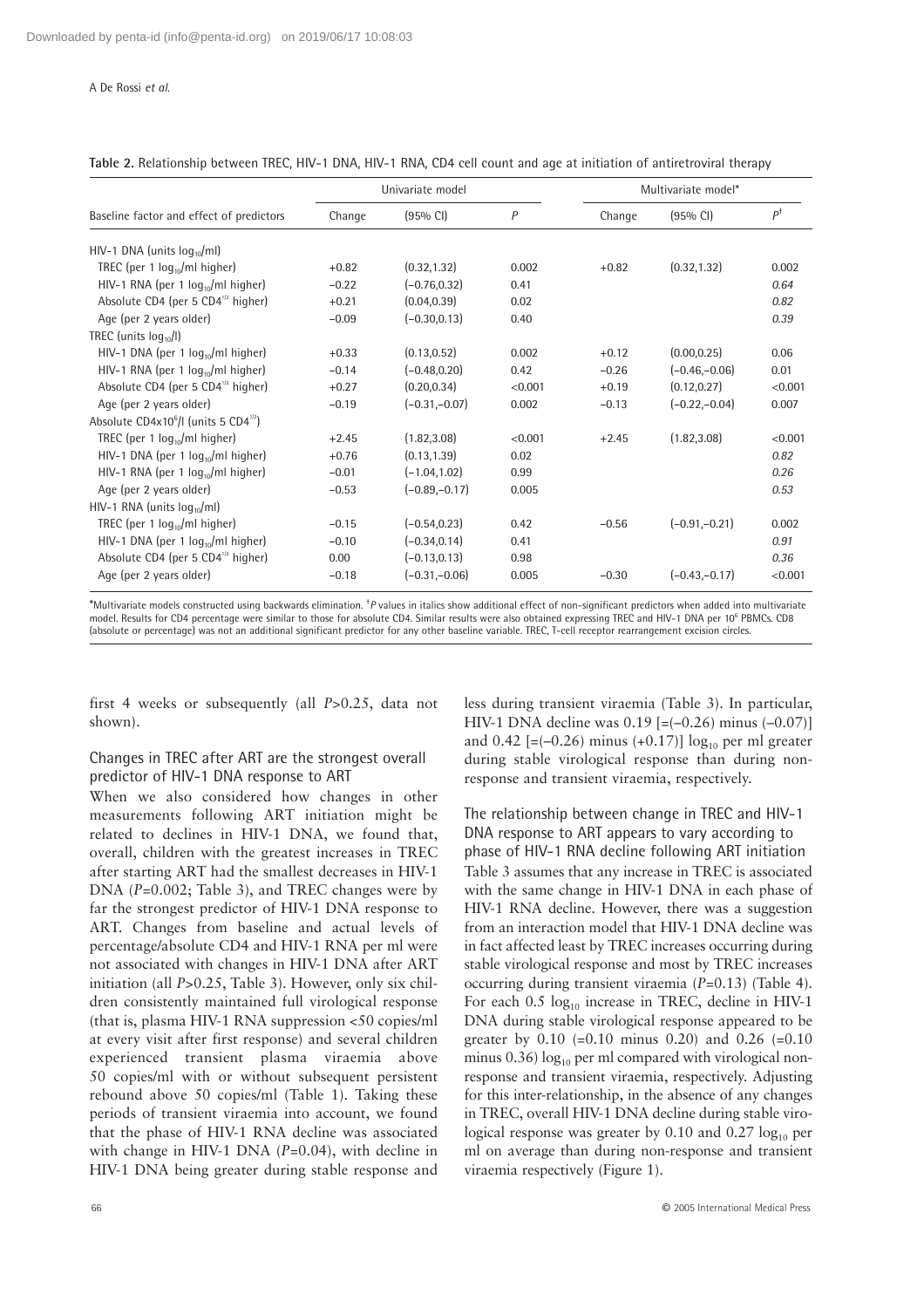|                                                                      | Univariate model          |                 |       |                | Multivariate model |               |  |
|----------------------------------------------------------------------|---------------------------|-----------------|-------|----------------|--------------------|---------------|--|
| Factor                                                               | Difference*               | (95% CI)        | P     | Difference*    | $(95% \text{ Cl})$ | $P^{\dagger}$ |  |
| <b>TREC</b>                                                          |                           |                 |       |                |                    |               |  |
| no change from baseline                                              | $\overline{0}$            |                 |       | $\overline{0}$ |                    |               |  |
| per 0.5 log <sub>10</sub> per ml increase<br>$0/0$ CD4               | $+0.15$                   | $(+0.06,+0.25)$ | 0.002 | $+0.16$        | $(+0.07,+0.26)$    | 0.0008        |  |
| no change from baseline                                              | $\mathbf{0}$              |                 |       |                |                    |               |  |
| per 5% increase<br>CD <sub>4</sub>                                   | $+0.01$                   | $(-0.05,+0.08)$ | 0.67  |                |                    | 0.75          |  |
| no change from baseline<br>per 5 CD4 <sup>1/2</sup> increase<br>%CD8 | $\mathbf{0}$<br>$+0.04$   | $(-0.03,+0.11)$ | 0.26  |                |                    | 0.50          |  |
| no change from baseline<br>per 5% increase<br>C <sub>D</sub> 8       | $\overline{0}$<br>$+0.04$ | $(-0.02,+0.09)$ | 0.19  |                |                    | 0.12          |  |
| no change from baseline<br>per 5 CD8 <sup>1/2</sup> increase         | $\overline{0}$<br>$+0.04$ | $(-0.01,+0.09)$ | 0.13  |                |                    | 0.64          |  |
| HIV-1 RNA                                                            |                           |                 |       |                |                    |               |  |
| no change from baseline<br>per 2 log <sub>10</sub> decrease          | $\mathbf{0}$<br>$+0.03$   | $(-0.15,+0.20)$ | 0.78  |                |                    | 0.58          |  |
| HIV-1 RNA                                                            |                           |                 |       |                |                    |               |  |
| $\geq$ 50 copies/ml                                                  | $\overline{0}$            |                 |       |                |                    |               |  |
| <50 copies/ml<br>HIV-1 RNA phase                                     | $-0.08$                   | $(-0.27,+0.11)$ | 0.39  |                |                    | 0.91          |  |
| initial decline                                                      | $\mathbf{0}$              |                 | 0.08  | $\mathbf{0}$   |                    | 0.04          |  |
| non-response                                                         | $-0.01$                   | $(-0.23,+0.22)$ |       | $-0.07$        | $(-0.29,+0.15)$    |               |  |
| stable response                                                      | $-0.22$                   | $(-0.48,+0.05)$ |       | $-0.26$        | $(-0.51,+0.00)$    |               |  |
| transient viraemia                                                   | $+0.20$                   | $(-0.07,+0.46)$ |       | $+0.17$        | $(-0.09,+0.42)$    |               |  |

#### **Table 3.** Predictors of decline in HIV-1 DNA after initiation of antiretroviral therapy

\*Positive values mean HIV-1 DNA decline smaller by this amount (log<sub>10</sub> per ml) and negative values mean HIV-1 DNA decline greater by this amount (log<sub>10</sub> per ml). *P* values in italics show additional effect of non-significant predictors when added into the multivariate model. All multilevel models adjust for time since initiation of antiretroviral therapy and the effect of baseline TREC on HIV-1 DNA decline (not statistically significant if change in TREC from baseline is included in the model). The effect of continuous factors are presented for approximate mean change from baseline to 24 weeks. TREC, T-cell receptor rearrangement excision circles.

# **Conclusions**

In this study we have sought to gain an insight into the complex viral and T-cell dynamics that occur in HIV-1 infected children initiating ART. This analysis follows our previous report that the increase in CD4 cells following ART in children was predominantly due to naive CD45RA cells, and that these naive cells are likely to be thymically derived [4,14]. However, the influence that such T-cell changes may have on HIV-1 infection of T cells have as yet to be fully determined.

We started by considering what factors affected absolute levels of cell-associated HIV-1 DNA in naive children at baseline (pre-therapy). Potential factors such as age, absolute and percentage CD4, HIV-1 RNA and TREC are all highly inter-dependent and thus it was impossible to assess the independent effects of these variables using univariate analyses. By multivariate analyses, the only independent association we found at baseline was that levels of cell-associated HIV-1 DNA

were positively associated with TREC. This is intriguing and could be caused by a number of mechanisms, which are not mutually exclusive. The simplest explanation is that TREC-bearing cells are preferentially infected by HIV-1 [21–23]. However, this is unlikely to be the sole explanation as TREC-bearing cells are also more likely to be naive, whereas it is the memory CD4 population that appears to be preferentially infected [21–23]. However, thymic emigrants may differentiate into memory cells thereby providing a greater source of cells susceptible to infection [23,24]. Another possibility is that the relationship between TREC and HIV-1 DNA reflects homeostasis between peripheral CD4 cells and thymic output, that is, the higher the HIV-1 DNA levels, the greater the peripheral CD4 depletion and, in turn, the greater the thymic output. Future studies are required to address this fully.

Baseline TREC level was also a predictor of HIV-1 DNA response to ART, with children with higher baseline TREC levels having faster initial HIV-1 DNA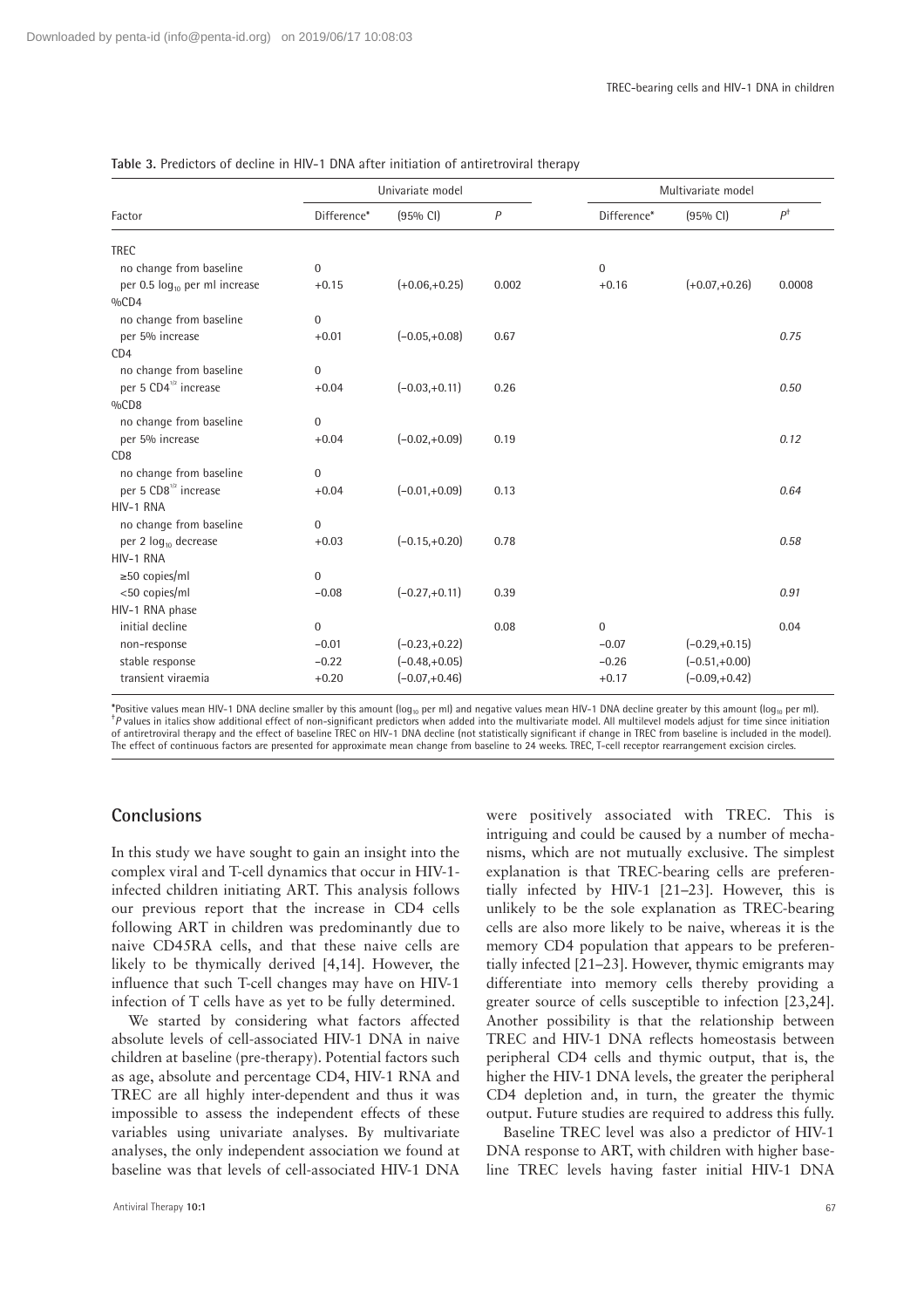**Table 4.** Variation in the relationship between decline in HIV-1 DNA and increase in TREC according to phase of HIV-1 RNA decline after initiation of antiretroviral therapy

| Factor                                     | Difference in<br>HIV-1 DNA* | $(95%$ CI)      |
|--------------------------------------------|-----------------------------|-----------------|
| HIV-1 RNA phase                            |                             |                 |
| initial decline                            | $\Omega$                    |                 |
| non-response                               | $-0.11$                     | $(-0.33,+0.12)$ |
| stable response                            | $-0.21$                     | $(-0.47.+0.06)$ |
| transient viraemia                         | $+0.07$                     | $(-0.22,+0.34)$ |
| <b>TREC</b>                                |                             |                 |
| no change from baseline                    | 0                           |                 |
| per 0.5 $log_{10}$ per ml increase during: |                             |                 |
| non-response                               | $+0.20$                     | $(+0.08.+0.33)$ |
| stable response                            | $+0.10$                     | $(-0.03,+0.22)$ |
| transient viraemia                         | $+0.36$                     | $(+0.08,+0.64)$ |
| test for interaction between TREC          |                             |                 |
| and phase of HIV-1 RNA decline             | $P=0.13$                    |                 |

\*Positive values mean HIV-1 DNA decline smaller by this amount ( $log_{10}$  per ml) and negative values mean HIV-1 DNA decline greater by this amount (log<sub>10</sub> per ml). Multivariate multilevel model, also adjusted for time since initiation of antiretroviral therapy, the effect of baseline TREC on HIV-1 DNA decline and interactions between phase of HIV-1 RNA decline and TREC. TREC, T-cell receptor rearrangement excision circles.

declines after ART initiation. We have previously demonstrated that TREC and CD4 increases after ART initiation are smaller in children with higher baseline TREC and CD4 [14,16]; thus a plausible explanation would be that HIV-1 DNA decline is faster when there is a smaller increase in the number of circulating cells that can potentially become infected. It is also possible that children with high TREC levels have a more rapid turnover of infected cells, and so the reduction in HIV-1 RNA following the addition of ART could, in this context, lead to a reduction in newly infected cells.

Following the introduction of ART, we found that greater increases in TREC were associated with smaller long-term HIV-1 DNA declines. As naive CD4 cells only become infected at low rates [23], it seems unlikely that infection of developing thymic emigrants themselves leads to a substantial pool of cell-associated HIV-1 DNA. Alternatively, it is possible that thymic emigrants, in the context of ongoing viraemia, will be activated from circulating viral antigen [25], proliferate [26] and differentiate into memory cell subsets, which are more vulnerable to HIV-1 infection. This concept is supported by our exploratory findings that the inverse relationship between decline in HIV-1 DNA and increase in TREC during ART varied according to the phase of HIV-1 RNA decline. We found that for the same increase in TREC, HIV-1 DNA decline appeared to be only slightly affected during stable HIV-1 RNA suppression but was strongly reduced during ongoing viraemic phases. It is pertinent that we have previously

shown that TREC increases during ART were higher in viraemic children than in children with stable viral suppression [14,16].

Of particular interest was our finding that the inverse relationship between TREC increase and HIV-1 DNA decline was strongest during transient viraemia. Slower HIV-1 DNA declines in children with transient viraemia could be partially explained by larger prior CD4 increases providing more target cells for infection than in non-responders. In addition, transient viraemia could be associated with increased survival of infected cells in the periphery compared with non-response. These findings may imply that the use of short cycles of pulse ART in children could be detrimental to the long-term reduction in cell-associated HIV-1. They also highlight the importance of maintaining maximal adherence to ART regimens to promote and maintain stable, complete HIV-1 RNA suppression.

TREC were quantified in PBMCs rather than in purified CD4 T lymphocytes and this is a limitation of our study. However, we have previously shown good calibration between changes in TREC in PBMCs and separated CD4 cell subsets in samples from this same study [14]; thus appropriate inference should therefore be obtained from considering change in TREC in PBMCs rather than purified CD4 cells. We have also considered models based both on PBMCs (TREC content) and transformation to measurements per ml of blood (absolute TREC number) in order to account for the effects of the substantial increases in CD4 that occurred after ART initiation in these children. Furthermore, the advantage of measuring the absolute TREC number instead of the TREC content is that the absolute TREC number provides a more direct measurement of thymic output than TREC content, which is also affected by T cell division [27]. However, findings concerning the relationship between changes in HIV-1 DNA, TREC and phase of HIV-1 RNA decline were similar in both cases.

We have not been able to include information on CD4 phenotypes, which were only available from 17 children, nor were we able to assess markers of T cell proliferation or apoptosis as all studies were performed on stored samples and there was insufficient material remaining. However, despite these limitations, our analysis, derived from the most extensive longitudinal study to date examining the relationship between ART, TREC and HIV-1 DNA in previously untreated children, strongly suggests that HIV-1 DNA decline is affected by both changes in HIV-1 plasma viraemia and TREC. Both latently infected cells and *de novo* cell infection are likely to contribute to persistence of HIV-1 DNA [28,29]. Overall, our findings suggest that an increase in circulating thymic emigrants, while useful for peripheral immune reconstitution, might also serve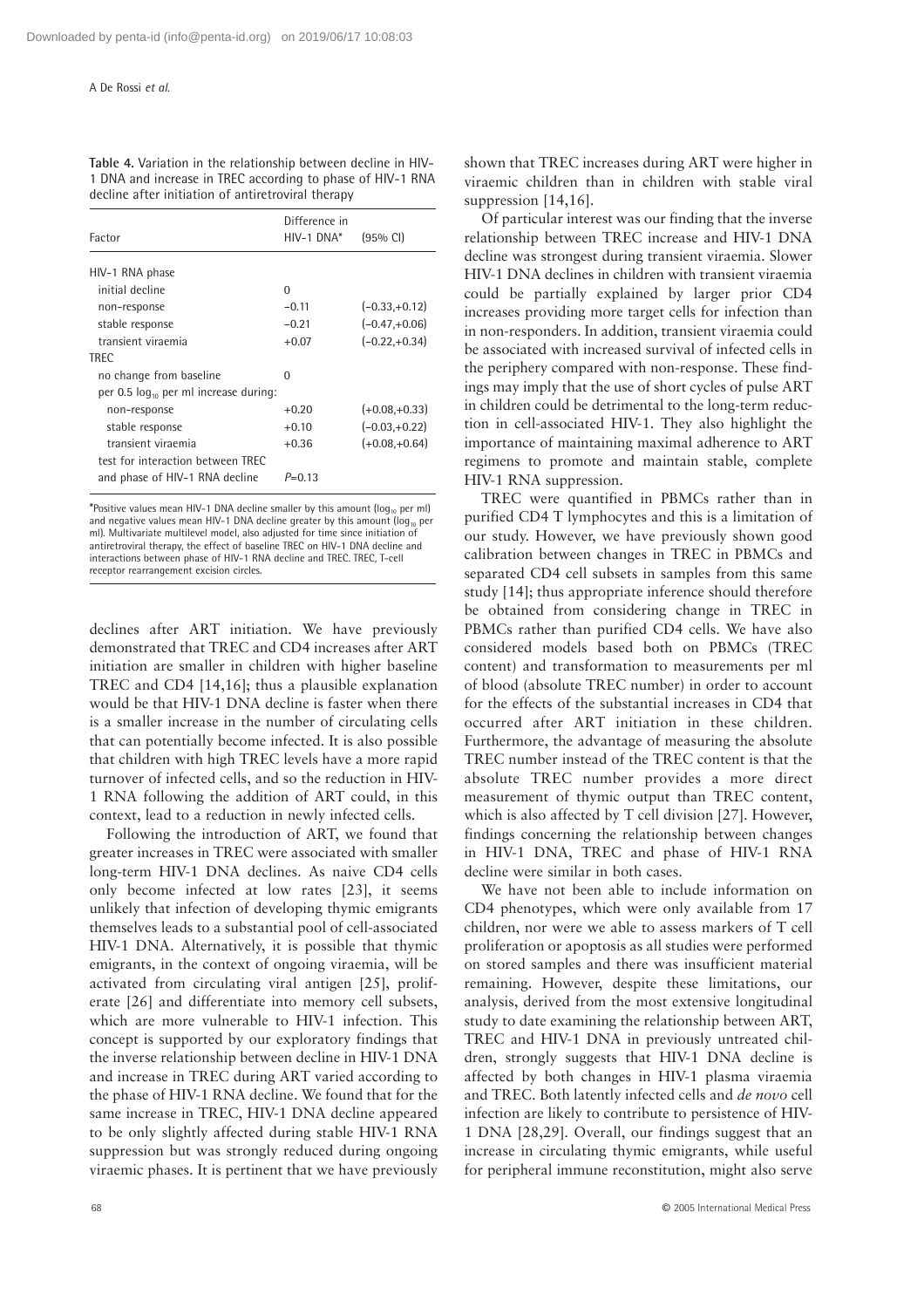

**Figure 1.** Fitted relationship between changes in TREC and HIV-1 DNA by stage of HIV-1 suppression

Estimated HIV-1 DNA trajectories corresponding to children with different increases in TREC occurring at different times and with different children in different phases of HIV-1 RNA decline (from the multivariate multilevel interaction model in Table 4). The impact of HIV-1 RNA decline and TREC increase is estimated under restricted scenarios: i) TREC increase: a child without any change in TREC compared with baseline versus a child with the average increase in TREC observed in this population (namely, no change at weeks 4 and 12 and then an increase of 0.5 log<sub>10</sub> copies/ml at week 24 and subsequently) and ii) phase of HIV-1 RNA decline after week 4 (initial decline): non-response (always ≥50 copies/ml) versus stable response (always <50 copies/ml) versus transient viraemia. Thus to week 4 there is no difference between any scenario in terms of the model and all trajectories show an initial decline in HIV-1 DNA. From weeks 4 to 12, there is no difference between scenarios in terms of increase in TREC, so the trajectories show the impact of phase of HIV-1 RNA decline with the impact of TREC increases shown from week 24 onwards. \*Mean change in TREC in this population [9]. TREC, T-cell receptor rearrangement excision circles.

as a source of CD4 cells for viral infection in the absence of persistent HIV-1 RNA suppression. Further studies addressing the HIV molecular profile, such as integrated versus unintegrated HIV-1 DNA and expression of HIV mRNAs in separate cell subsets, are required to confirm this finding.

A number of key questions remain unanswered in the treatment of HIV-1 infected children. In particular, the optimal timing of ART initiation has yet to be established. The findings from this study indicate that use of HIV-1 RNA and CD4 counts to guide initiation and modulation of ART in children with HIV-1 may be insufficient. We would advocate that further studies in children are required to refine our knowledge of the dynamic inter-relationship between HIV-1 and immune restoration in order to enable optimal treatment of paediatric HIV-1 infection.

# **Sources of financial support**

PENTA is a Concerted Action of the European Commission, supported by contract QLK2-2000- 00150. The Medical Research Council (MRC) provides support to the MRC Clinical Trials Unit and the Agence Nationale de Recherche sur le Sida (ANRS) provides support for INSERM SC10. These two trial centres jointly co-ordinate the PENTA studies. Italian

collaborating centres were supported by a grant from the Istituto Superiore di Sanità – Progetto Terapia. GlaxoSmithKline and Agouron provided drugs for the trial and contributed funding to undertake this study. This study was also supported by Istituto Superiore di Sanità, Grant number 30D27.

# **Appendix**

PENTA committees and participants (alphabetical) *Executive Committee for PENTA 5:* J-P Aboulker, A Babiker, A Compagnucci, J Darbyshire, M Debré, M Gersten (Agouron), C Giaquinto (chairperson), DM Gibb and A Jones (GlaxoSmithKline).

*PENTA Steering Committee:* J-P Aboulker, A Babiker, S Blanche, A-B Bohlin, K Butler, G Castelli-Gattinara, P Clayden, J Darbyshire, M Debré, R de Groot, A Faye, C Giaquinto (chairperson), DM Gibb, C Griscelli, I Grosch-Wörner, J Levy, H Lyall, M Mellado Pena, D Nadal, C Peckham, JT Ramos Amador, L Rosado, C Rudin, H Scherpbier, M Sharland, PA Tovo, N Valerius and U Wintergerst.

*PENTA Immunology/Virology Group:* C Boucher, M Clerici, A de Rossi, N Klein, C Loveday, M Muñoz-Fernandez, D Pillay and C Rouzioux.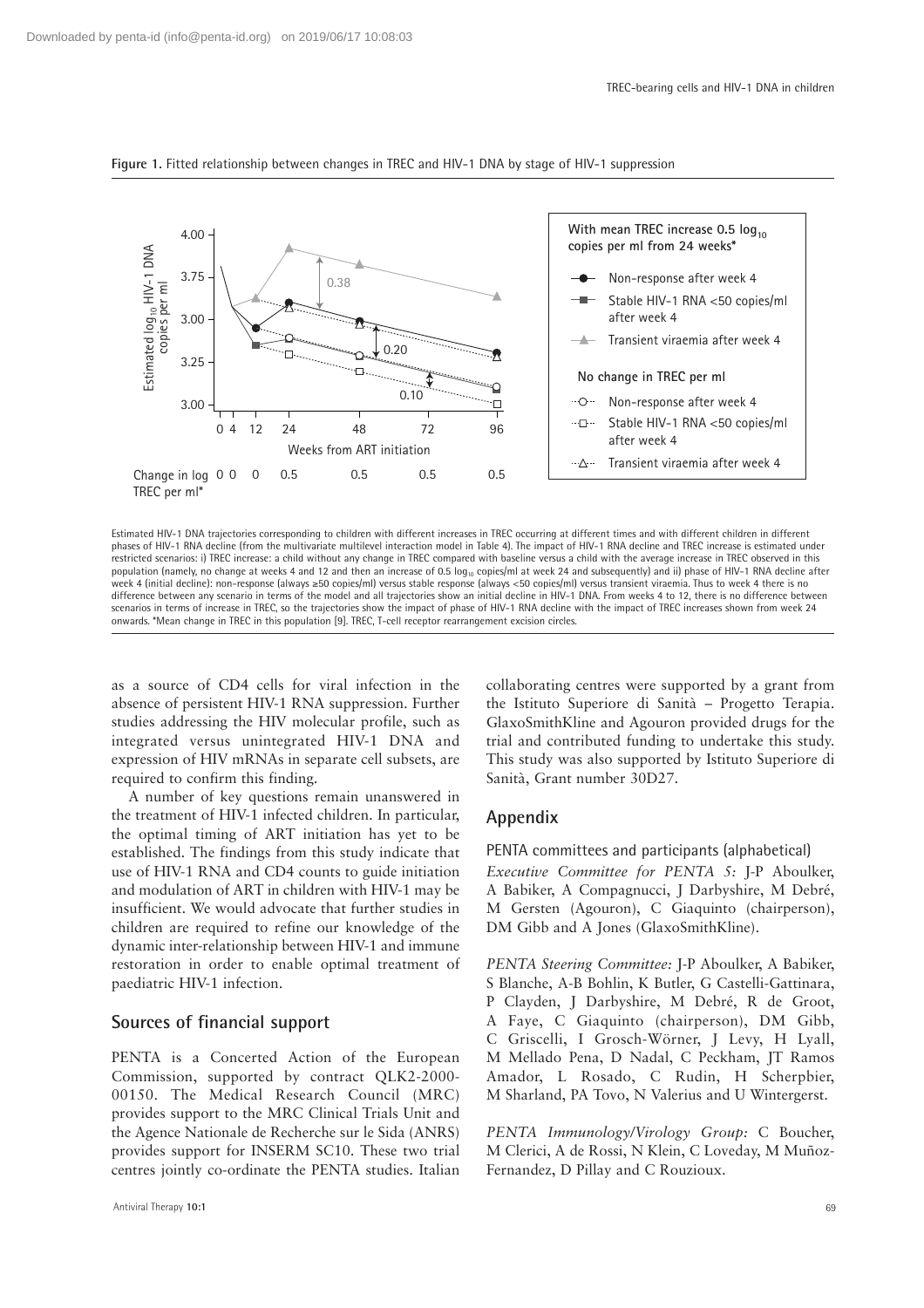A De Rossi *et al*.

# National Trials Centres

*Medical Research Council Clinical Trials Unit, HIV Division:* A Babiker, J Darbyshire, DM Gibb, L Harper, D Johnson, P Kelleher, L McGee, A Poland and AS Walker.

*INSERM SC10:* J-P Aboulker, I Carrière, A Compagnucci, M Debré, V Eliette, S Leonardo, C Moulinier and Y Saidi.

Centres participating in this immunology study

*Italy:* Ospedale Meyer, Florence: L Galli, M de Martino; Ospedale Civile, Modena: M Cellini, C Baraldi, M Portolani\*, M Meacci\*, P Pietrosemoli\*; Università di Padova: C Giaquinto, V Giacomet, R D'Elia, A de Rossi\*, M Zanchetta\*, D de Forni\*; IRCCS Policlinico San Matteo, Pavia: D Caselli, A Maccabruni, E Cattaneo\*, V Landini\*; Ospedale Bambino Gesù, Rome: G Castelli-Gattinara, S Bernardi, A Krzysztofiak, C Tancredi, P Rossi\*, L Pansani\*; Ospedale S Bortolo, Vicenza: R Nicolin, A Timillero.

*UK:* Bristol Royal Hospital for Sick Children, Bristol: A Foot, H Kershaw; PHL Regional Virus Laboratory, Bristol: O Caul\*; Ninewells Hospital and Medical School, Dundee: W Tarnow-Mordi, J Petrie, P McIntyre\*, K Appleyard\*; Great Ormond St Hospital for Children NHS Trust, London: DM Gibb, V Novelli, N Klein, L McGee, S Ewen, M Johnson\*; Newham General Hospital, London: DM Gibb, E Cooper, T Fisher, R Barrie: St Bartholemew's Hospital, London: J Norman\*: Chelsea and Westminster Hospital, London: D King\*, E-L Larsson-Sciard\*; University College London Medical School: S Kaye\*.

\*Virologists/immunologists.

# **Acknowledgements**

We thank all the children, families and staff from all the centres participating in the PENTA 5 Trial.

# **References**

- 1. de Martino M, Tovo PA, Balducci M, Galli L, Gabiano C, Rezza G & Pezzotti P. Reduction in mortality with availability of antiretroviral therapy for children with perinatal HIV-1 infection. Journal of the American Medica
- 2. Gortmaker SL, Hughes M, Cervia J, Brady M, Johnson GM, Seage GR, Song LY, Dankner WM & Oleske JM for the Pediatric AIDS Clinical Trials Group Protocol 219 Team**.** Effect of combination therapy including protease inhibitors on mortality among children and adolescents infected with HIV-1. *New England Journal of Medicine* 2001; **345**:1522–1528.
- 3. Gibb DM, Duong T, Tookey PA, Sharland M, Tudor-Williams G, Novelli V, Butler K, Riordan A, Farrelly L, Masters J, Peckham CS & Dunn DT on behalf of the

National Study of HIV in Pregnancy and Childhood (NSHPC) and of the Collaborative HIV Paediatric Study (CHIPS). Decline in mortality, AIDS and hospital admissions in perinatally HIV-1 infected children in the UK and Ireland. *British Medical Journal* 2003; **327**:1019–1025.

- 4. Gibb DM, Newberry A, Klein N, de Rossi A, Grosch-Woerner I & Babiker A. Immune repopulation after HAART in previously untreated HIV-1 infected children. *Lancet* 2000; **355**:1331–1332.
- 5. Sharland M, Watkins AM, Dalgleish AG, Cammack N & Westby M. Immune reconstitution in HAART-treated children with AIDS. Highly active anti-retroviral therapy. *Lancet* 1999; **352**:577–578.
- 6. Essajee SM, Kim M, Gonzalez C, Rigaud M, Kaul A, Chandwani S, Hoover W, Lawrence R, Spiegel H, Pollack H, Krasinski K & Borkowsky W**.** Immunologic and virologic responses to HAART in severely immunocompromised HIV-1-infected children. *AIDS* 1999; **13**:2523–2532.
- 7. Douek DC, McFarland RD, Keiser PH, Gage EA, Massey JM, Haynes BF, Polis MA, Haase AT, Feinberg MB, Sullivan JL, Jamieson BD, Zack JA, Picker LJ & Koup RA. Changes in thymic function with age and during the treatment of HIV infection. *Nature* 1998; **396**:690–695.
- 8. de la Rosa R, Leal M, Rubio A, Martinez-Moya M, Delgado J, Ruiz-Mateos E, Merchante E, Sanchez-Quijano A & Eduordo L for the Viral Hepatitis and AIDS Study Group**.** Baseline thymic volume is a predictor for CD4+ T cell-repopulation in adult HIV-infected patients under antiretroviral therapy*. Antiviral Therapy* 2002; **7**:159–163.
- 9. Ruiz-Mateos E, de la Rosa R, Franco JM, Martinez-Moya M, Rubio Soriano N, Sanchez-Quijano A, Lissen E & Leal M. Endogenous IL-7 is associated with increased thymic volume in adult HIV-infected patients under highly active antiretroviral therapy. *AIDS* 2003; **17**:947–954.
- 10. Nokta MA, Li XD, Al-Harthi L, Nichols J, Pou A, Asmuth D, Landay A & Pollard RB. Entrapment of recent thymic emigrants in lymphoid tissues from HIV-infected patients: association with HIV cellular viral load. *AIDS* 2002; **16**:2119–2127.
- 11. Diaz M, Douek DC, Valdez H, Hill BJ, Peterson D, Sanne I, Piliero PJ, Koup RA, Green SB, Schnittman S & Lederman MM**.** T cells containing T cell receptor excision circles are inversely related to HIV replication and are selectively and rapidly released into circulation with antiretroviral treatment. *AIDS* 2003; **17**:1145–1149.
- 12. Hazenberg MD, Otto SA, Cohen Stuart JW, Verschuren MC, Borleffs JC, Boucher CA, Coutinho RA, Lange JM, Rinke de Wit TF, Tsegaye A, van Dongen JJ, Hamann D, de Boer RJ & Miedema F. Increased cell division but not thymic dysfunction rapidly affects the T-cell receptor excision circle content of the naive T cell population in HIV-1 infection. *Nature Medicine* 2000; **6**:1036–1042.
- 13. Paediatric European Network for Treatment of AIDS (PENTA). Comparison of dual nucleoside-analogue reverse-transcriptase inhibitor regimens with and without nelfinavir in children with HIV-1 who have not previously been treated: the PENTA 5 randomised trial. *Lancet* 2002; **359**:733–740.
- 14. De Rossi A, Walker AS, Klein N, de Forni D, King D & Gibb DM for the Paediatric European Network for Treatment of AIDS (PENTA). Increased thymic output after initiation of antiretroviral therapy in human immunodeficiency virus type 1-infected children in the Paediatric European Network for Treatment of AIDS (PENTA) 5 trial. *Journal of Infectious Diseases* 2002; **186**:312–320.
- 15. De Rossi A, Walker AS, de Forni D & Gibb DM on behalf of the Paediatric European Network for Treatment of AIDS (PENTA). Biphasic decay of cell-associated HIV-1 DNA in HIV-1-infected children on antiretroviral therapy. *AIDS* 2002; **16:**1961–1963.
- 16. Ometto L, De Forni D, Patiri F, Trouplin V, Mammano F, Giacomet V, Giaquinto C, Douek D, Koup R & De Rossi A. Immune reconstitution in HIV-1-infected children on